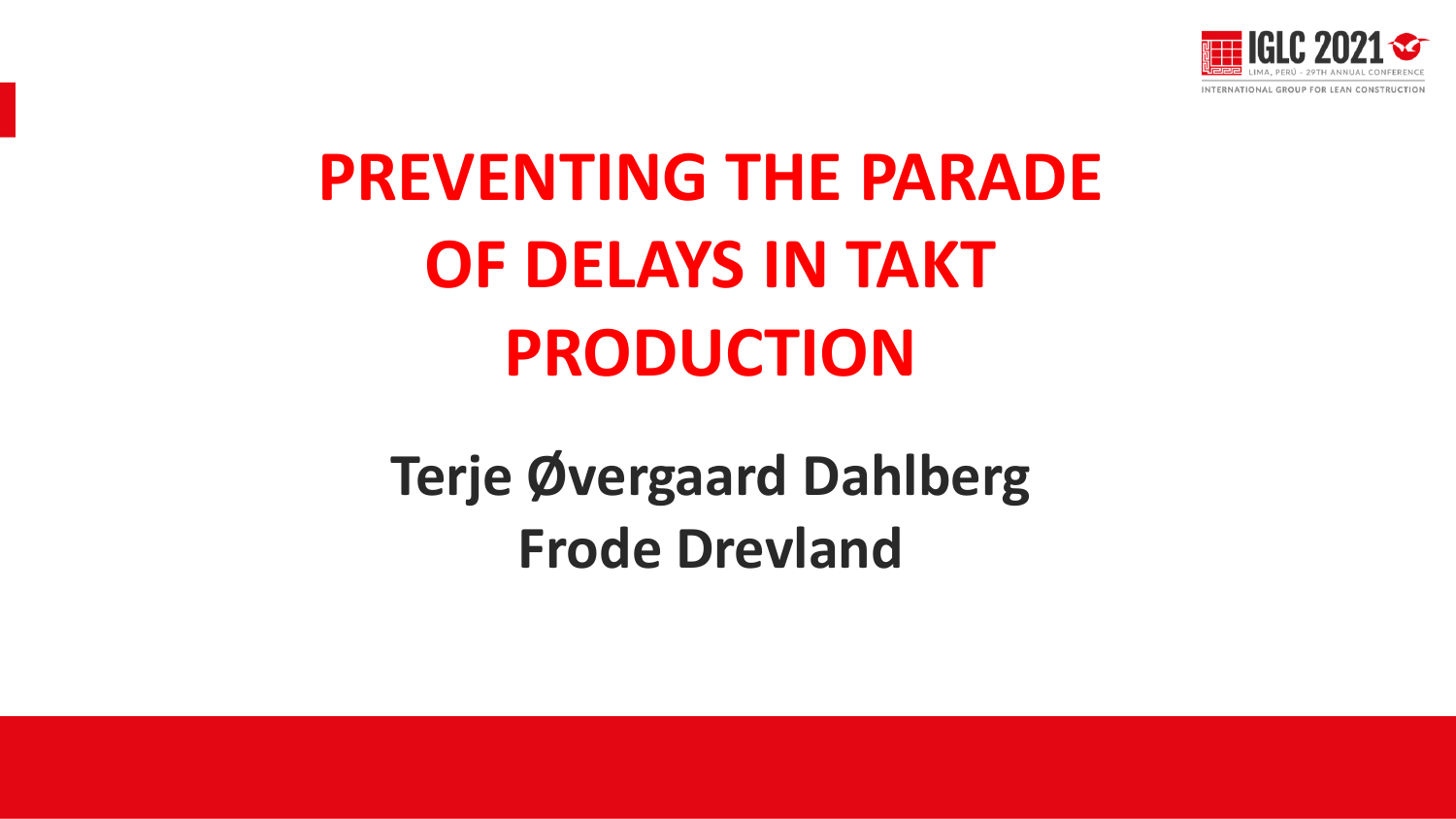

**PARADES OF TRADE AND TAKT**

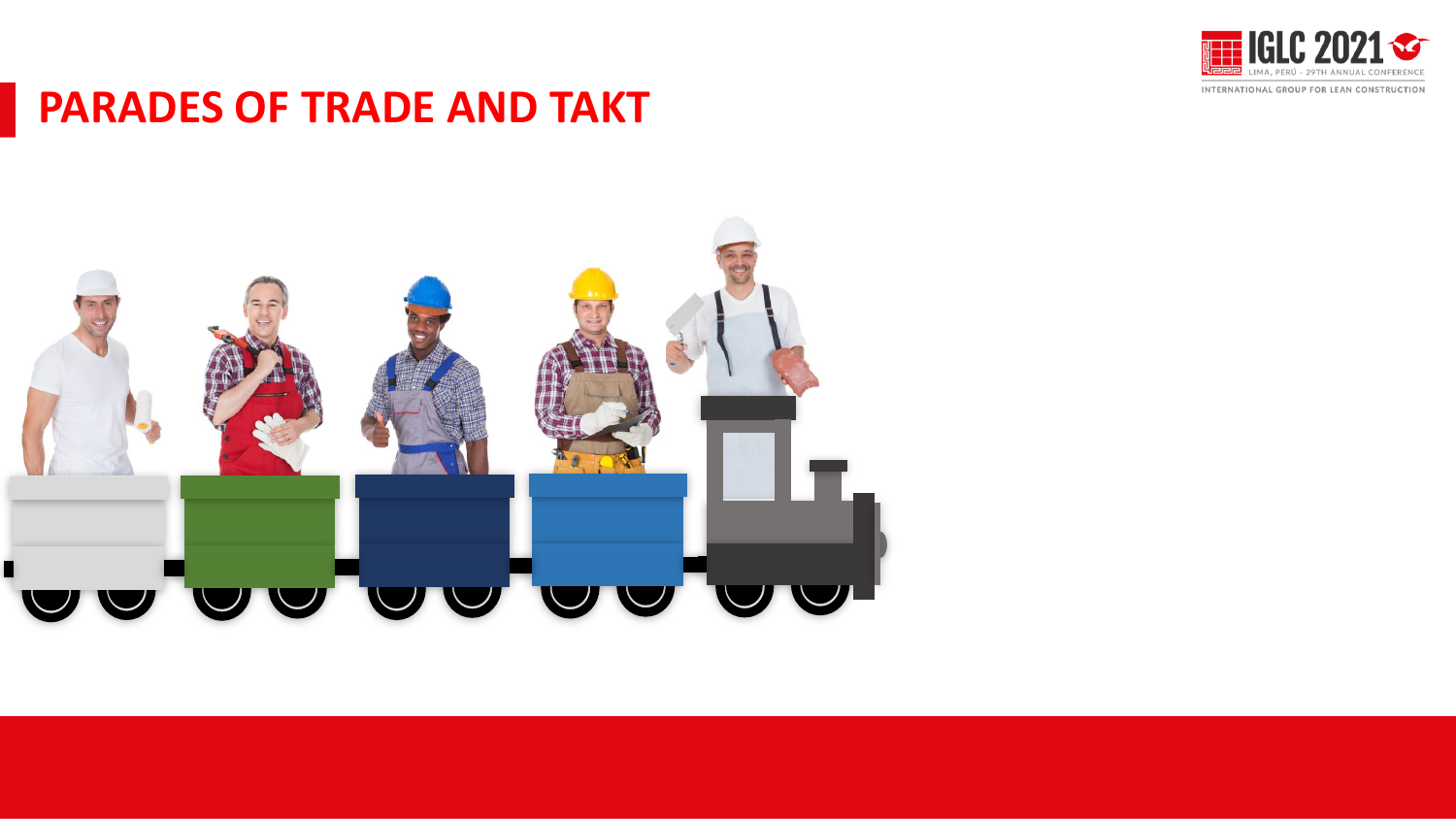

**PARADE OF DELAYS**

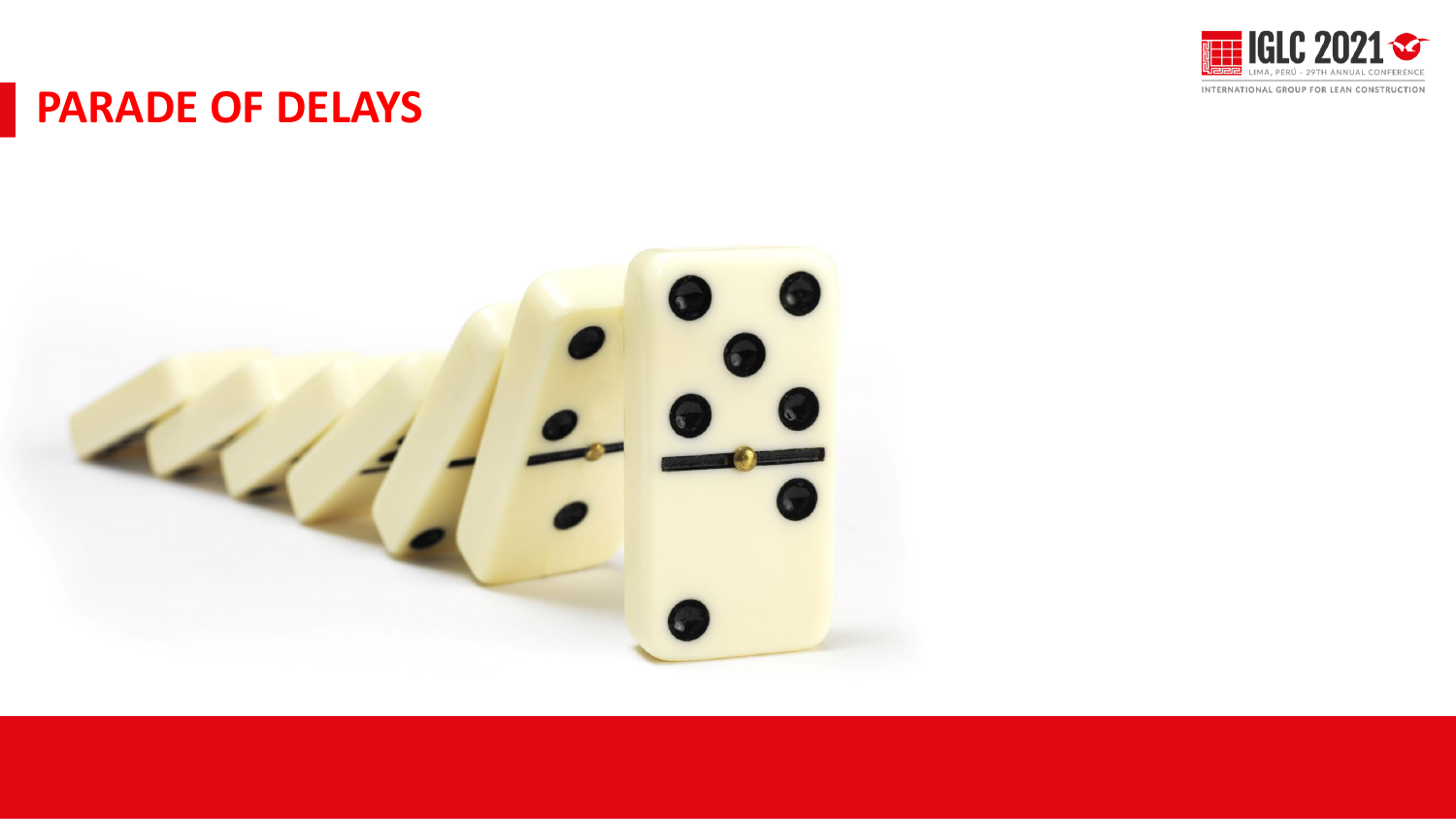

## **LITTERATURE REVIEW**

# **Avoding and handling delays in Takt**

- Robust plans
- Adjustments after the fact
- Last Planner System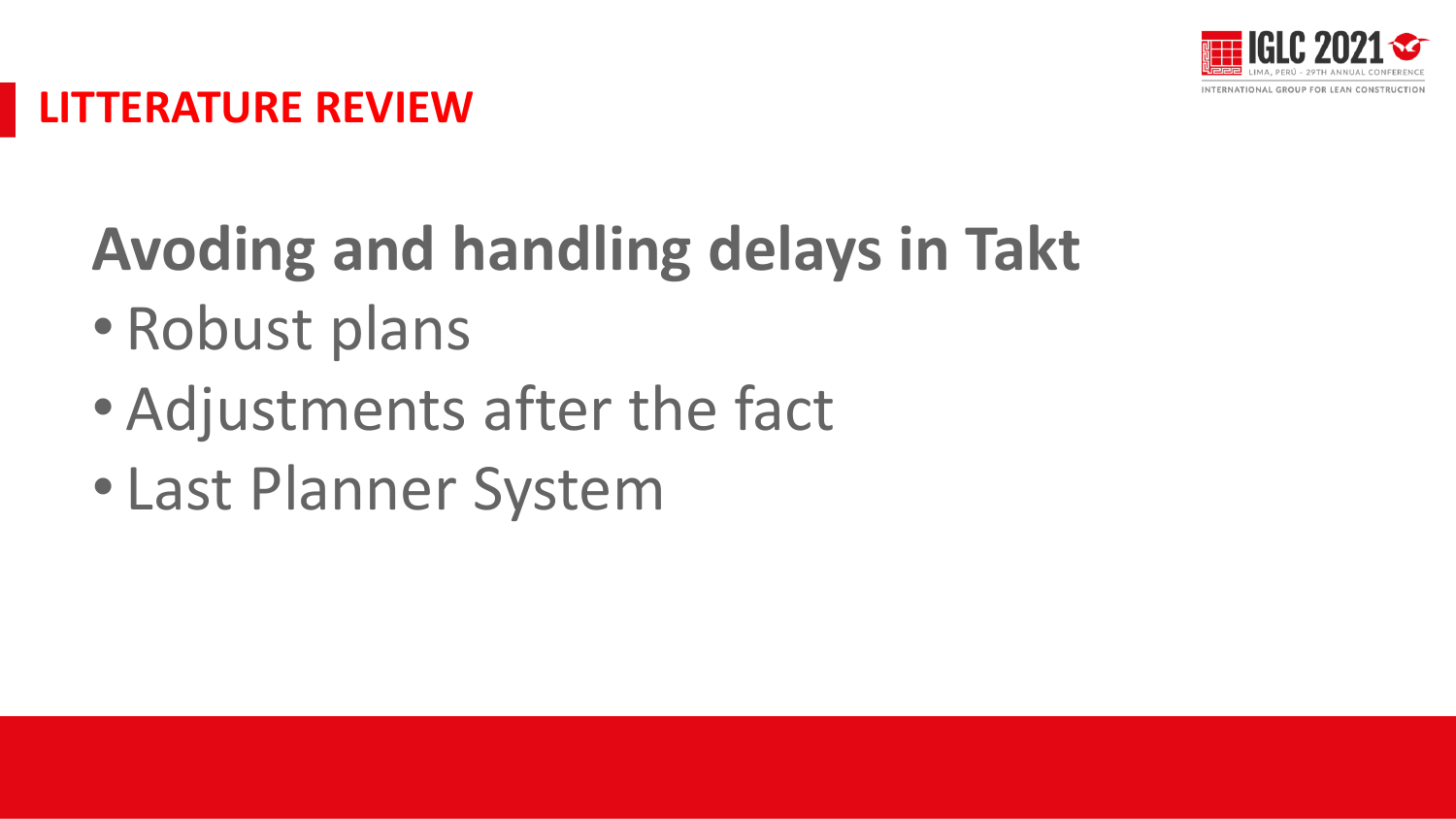

#### **RESEARCH PROBLEM**

# How can managers on site prevent delays proactively in executing the takt?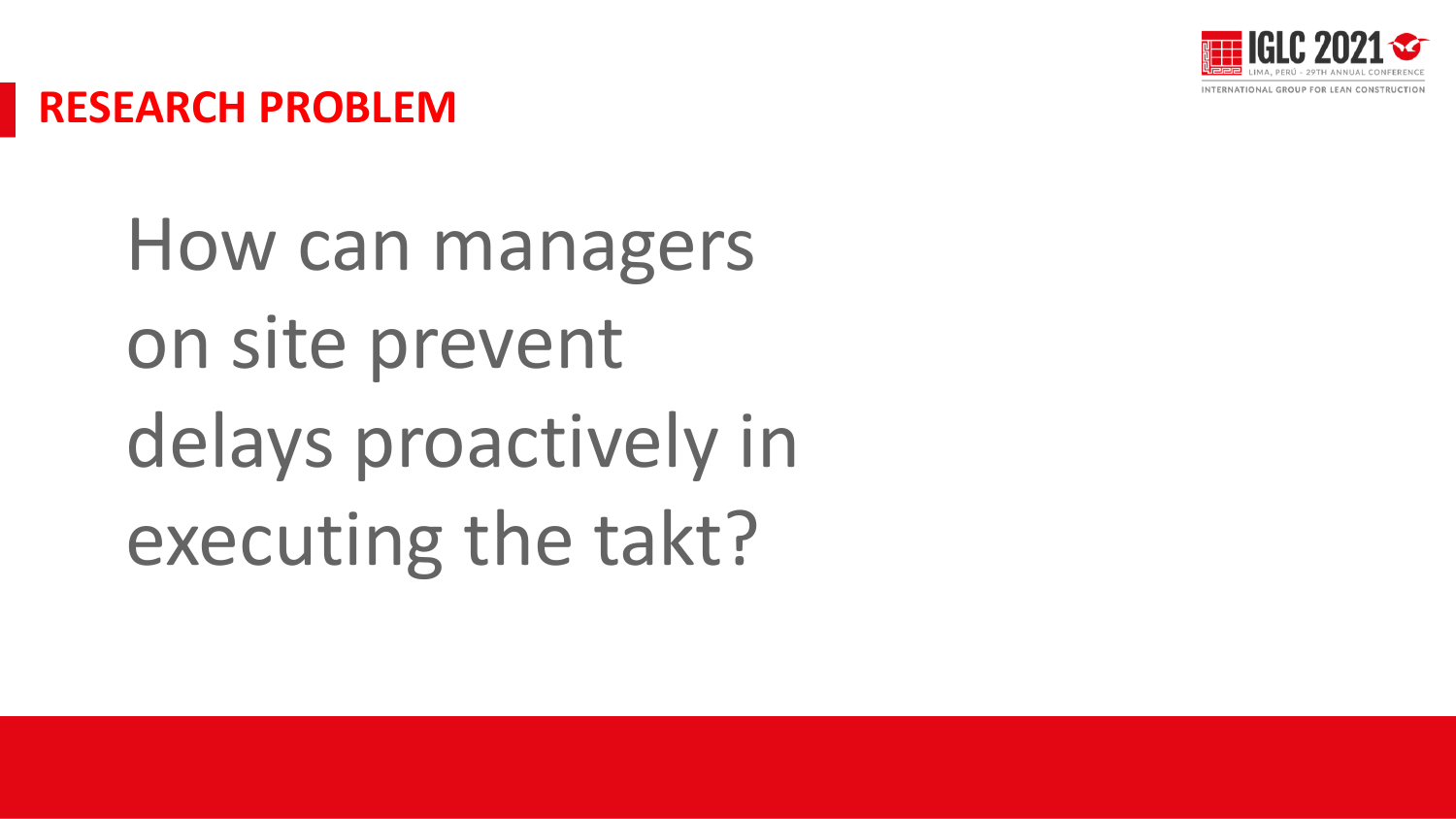

## **METHODOLOGY**

- Case study of Norwegian contractor Consto
- Semi-structured interviews with seven informants
- Informants had varied experience using Takt
	- One hospital
	- One Airport
	- Several Schools and apartment buildings
- All projects examples were design build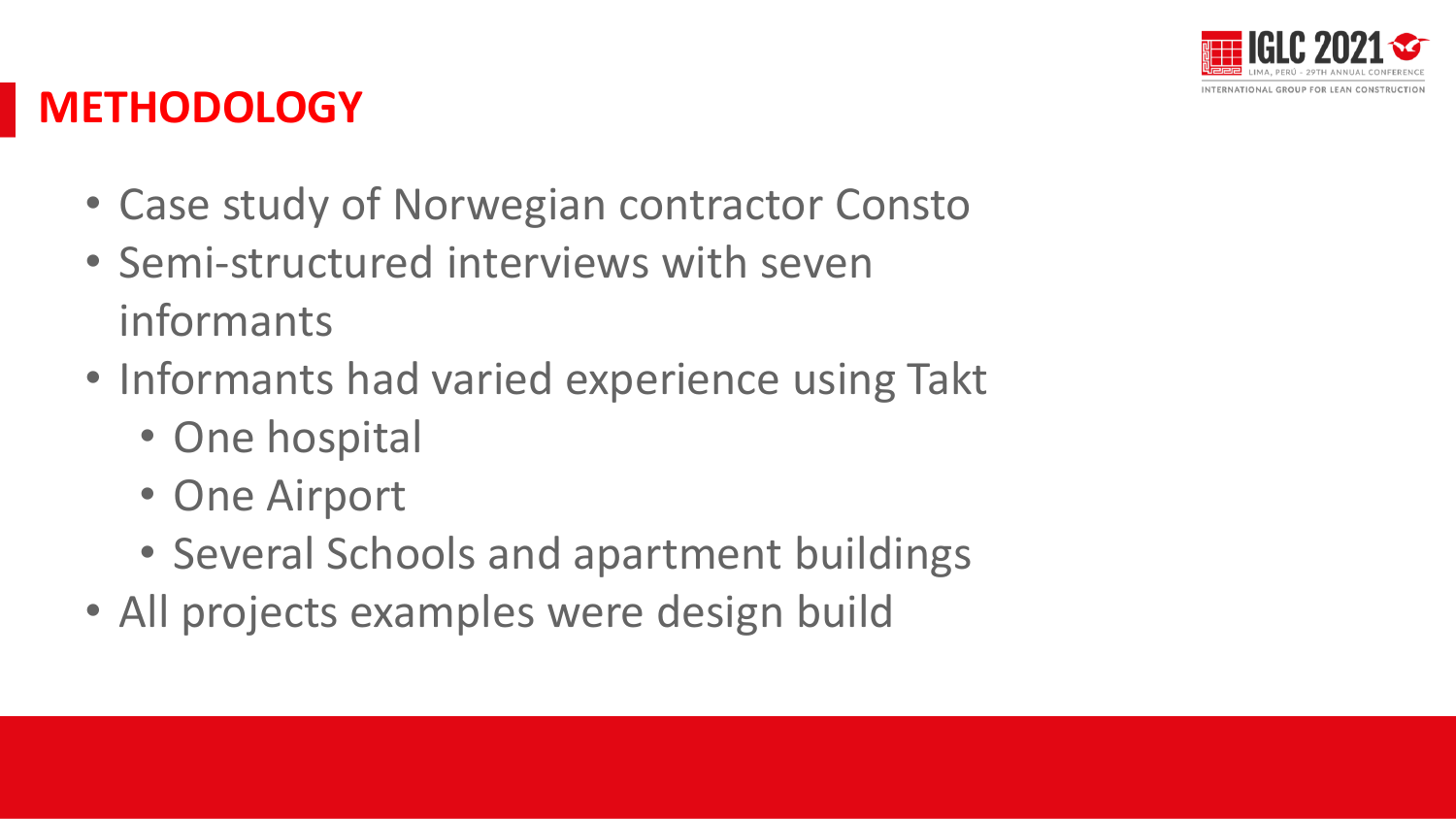

## **RESULTS – CAUSES FOR DELAYS**

#### **Deliveries and logistics**

- Orders made too late
- Too early deliveries
- Combined takt and transport areas

#### **Errors**

• Rework

#### **Incorrect estimation**

- Underestimated amount of work
- Overestimated efficiency

#### **Available staffing and crews**

- Lack of workers
- Temporary labor inefficiency
- Illness and injuries

#### **Communication and key roles**

- Key personnel replaced between planning and execution
- Wrong people involved in planning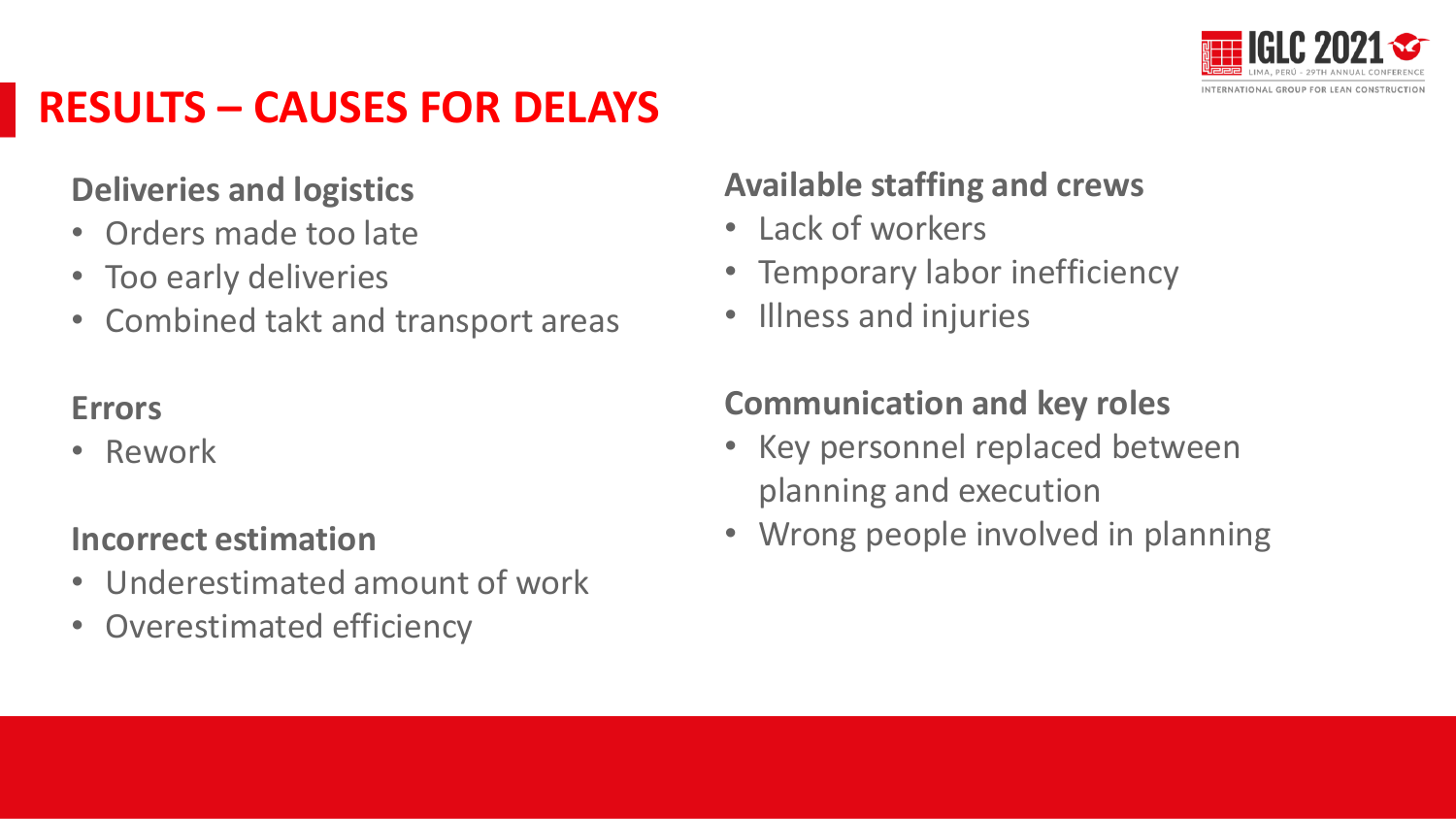

### **PARADE OF DELAY IN TAKT PRODCUTION**



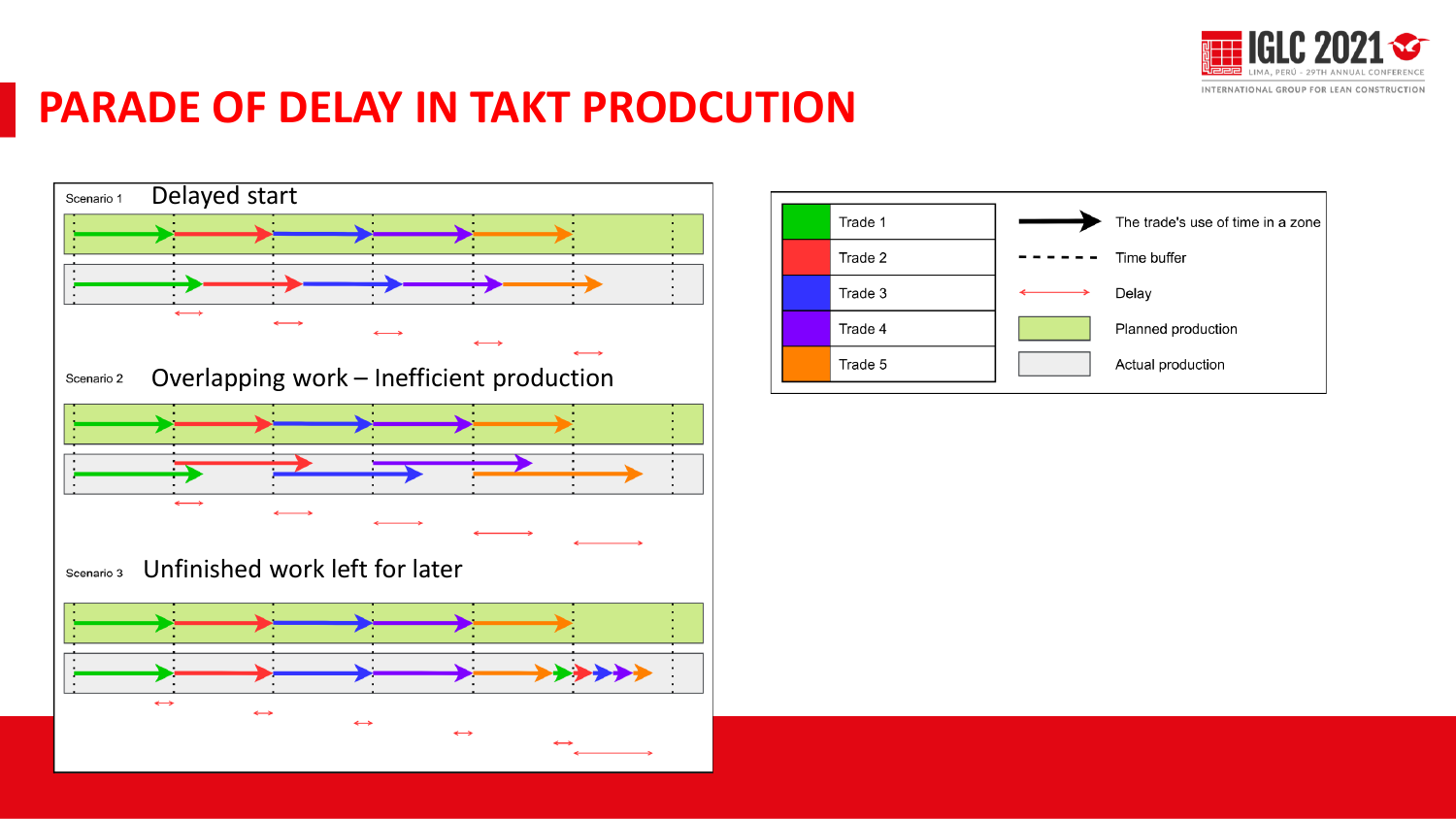

# **RESULTS – PREVENTING DELAYS**

#### **Proactive mechanisms in production**

- Weekly Meetings
	- Could not handle all challenges
	- Trades too positive
- Daily Huddle
	- Eliminated need for weekly meetings
	- Led by site superintendent
	- Protected hour after the daily huddle

#### **Planning phase**

- Deliveries and logistics planning
- 16-12-8-4-1 meeting series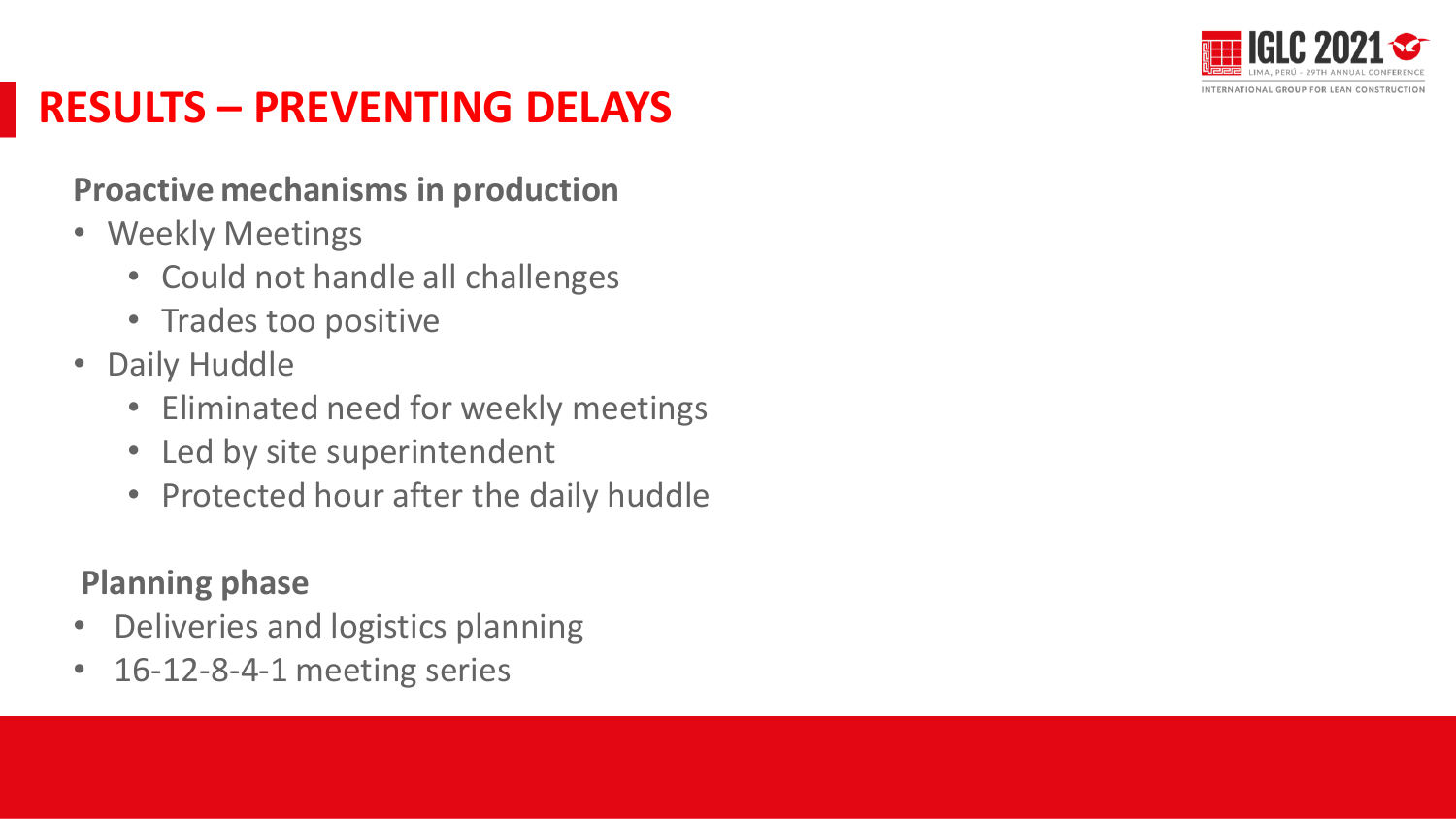

# **16-12-8-4-1 MEETING SERIES**



The main goal is to ensure that the design's detail level is sufficient and that the preconditions for construction are adequate.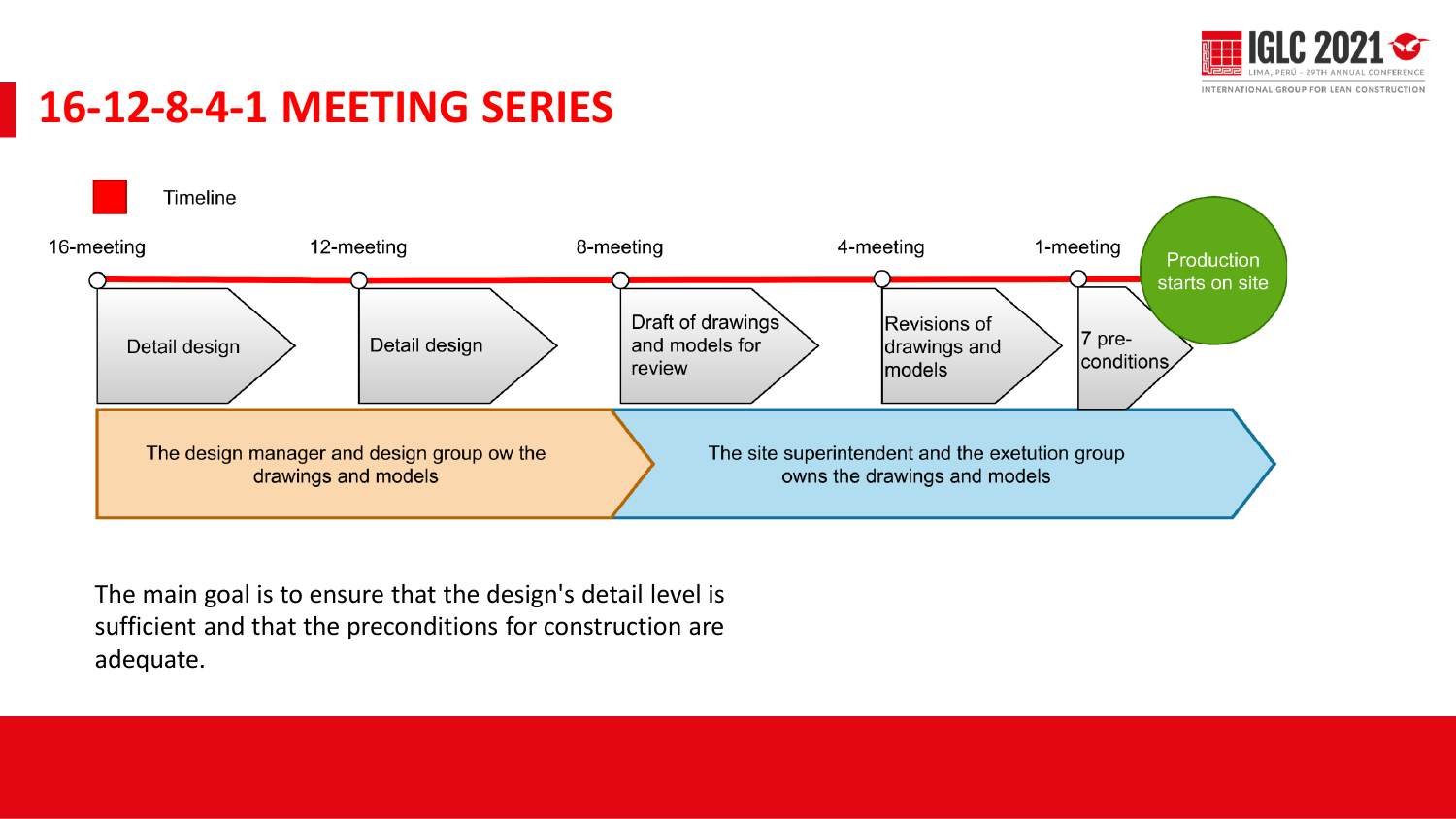

### **16-12-8-4-1 MEETING SERIES AND TAKT PLANNING**



The 16-12-8-4-1 meeting series timeline

The takt planning timeline

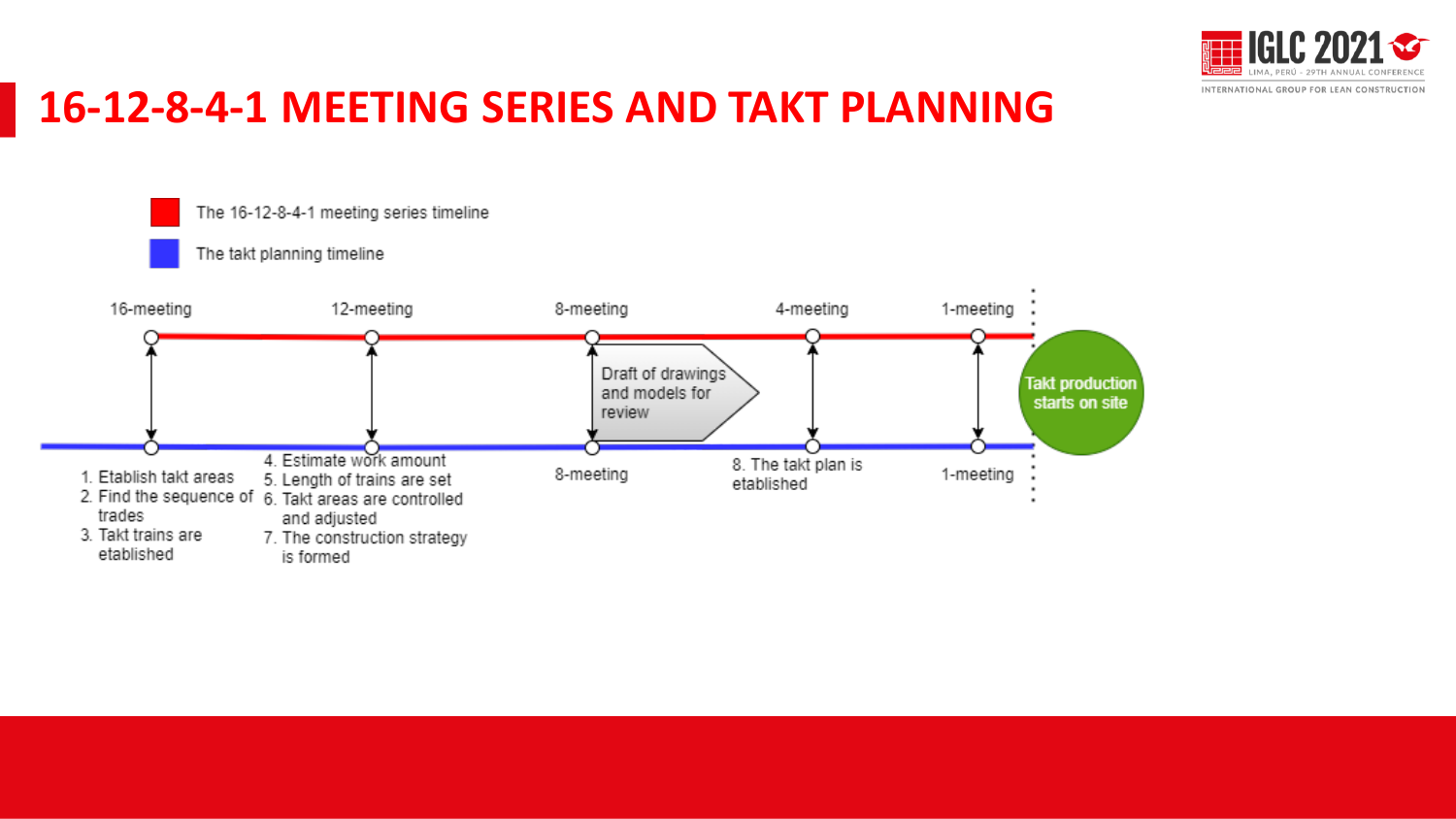

# **CONLUSIONS**

.

- The takt planning process is key to smooth takt production
	- Important to create ownership and commitment
- Good handover from design to production is essential
	- The 16-12-8-4-1 meeting series is an effective tool for quality assuring the design and making the trades familiar with it
- Parades of delays can have significant consequences
	- Delays should be prevented Not reacted on
- Frequent trade involvement is required to prevent delays
- Daily Huddles and Weekly Meetings are good tools
	- Beneficial to involve people who have an overview perspective of the project and decision-making mandate